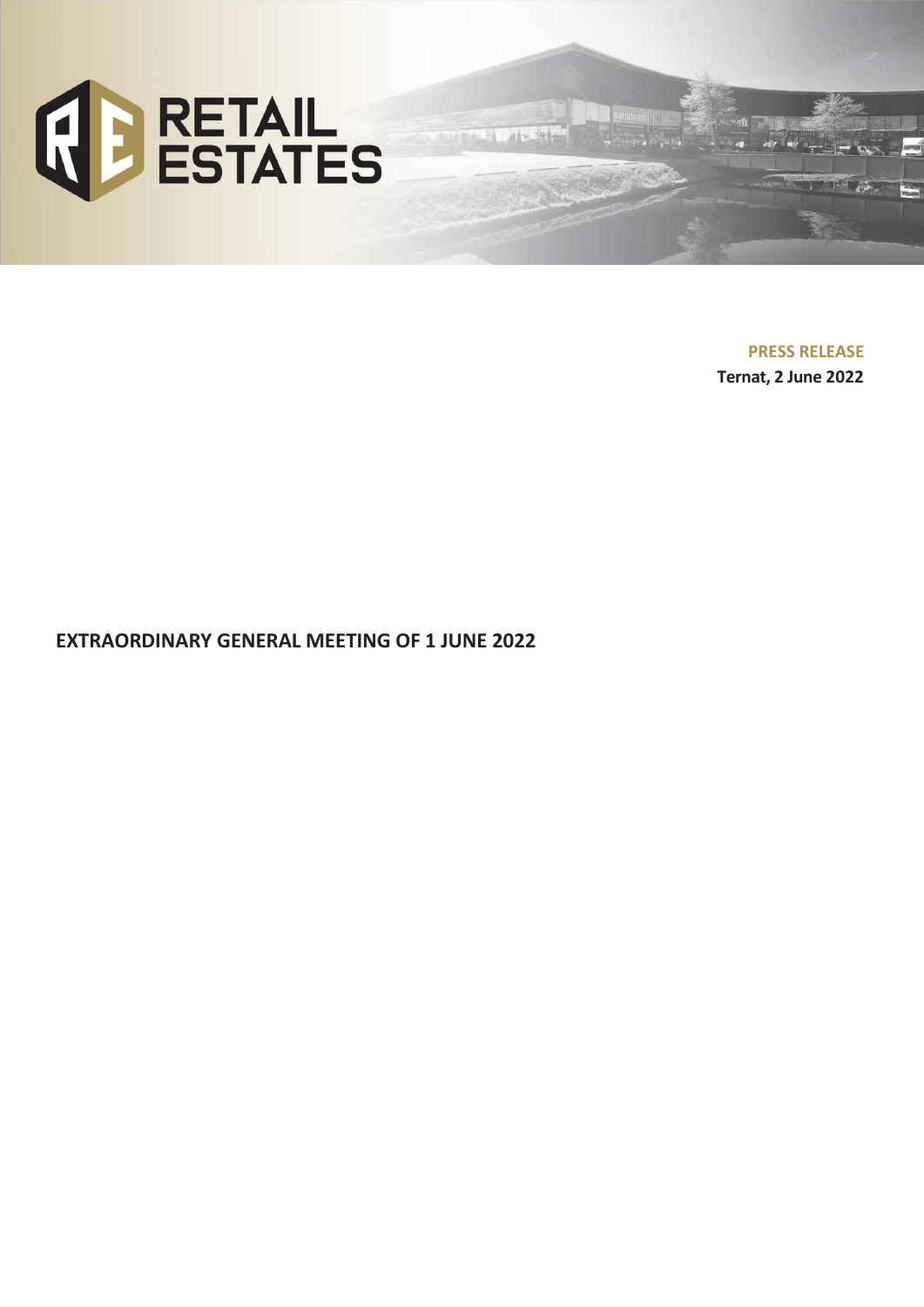# **EXTRAORDINARY GENERAL MEETING OF 1 JUNE 2022**

Retail Estates announces that the Extraordinary General Meeting of 1 June 2022 approved the new mandate to acquire, pledge and resell own shares, the new mandate regarding the authorised capital and the amendment to the Articles of Association further to the implementation of the Code of companies and associations.

The number of shares represented at the Extraordinary General Meeting was 6,858,332, i.e.51.85% of the total number of shares.

All documents related to this Extraordinary General Meeting are available on [the company's website.](https://www.retailestates.com/en/investors/shareholders-agenda/extraordinary-general-meeting)